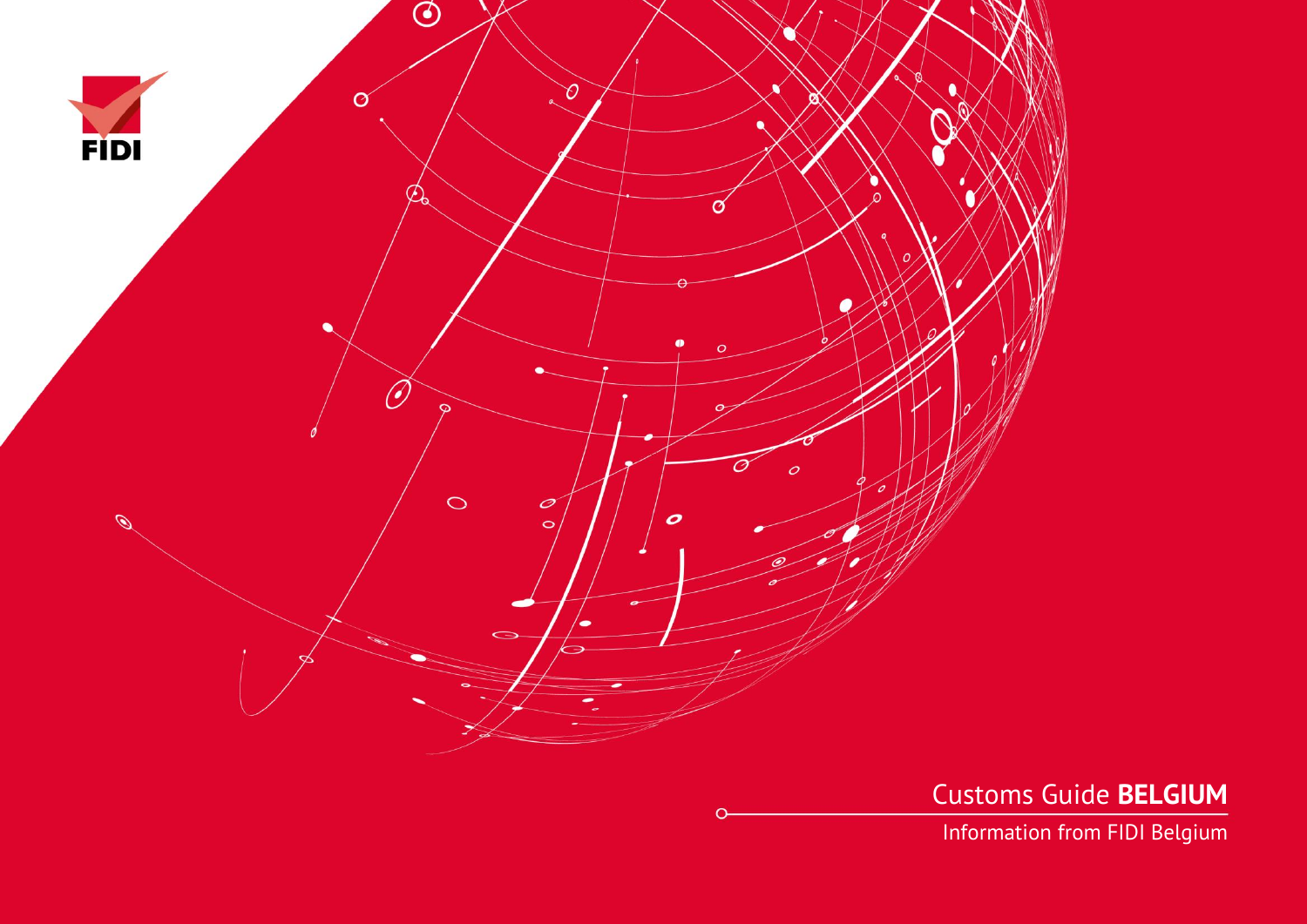## **Customs guide** BELGIUM

## **The global quality standard for international moving.**

The FAIM label is your global assurance for a smooth, safe and comprehensive relocation process.





| <b>GOODS</b>                                                | <b>DOCUMENTS REQUIRED</b>                                                                                                                                                                                                                                                                                                                                                                                                           | <b>CUSTOMS PRESCRIPTIONS</b>                                                                                                                                                                                         | <b>REMARKS</b>                                                                                                                                                                                                                                                                                                                                                     |
|-------------------------------------------------------------|-------------------------------------------------------------------------------------------------------------------------------------------------------------------------------------------------------------------------------------------------------------------------------------------------------------------------------------------------------------------------------------------------------------------------------------|----------------------------------------------------------------------------------------------------------------------------------------------------------------------------------------------------------------------|--------------------------------------------------------------------------------------------------------------------------------------------------------------------------------------------------------------------------------------------------------------------------------------------------------------------------------------------------------------------|
| Removal goods - all immigrants and Belgian<br>nationals     | Inventory, showing continuous numbers and<br>signature of client.<br>Copy of passport showing client's signature<br>Proof of living abroad for the 12 months<br>prior to inscription/arrival in Belgium.<br>Certificate of residence from the Belgian<br>commune where client will take up<br>residence.<br>Customs declaration to be completed and<br>signed by client (recommended; document<br>available at your Belgian mover). | Duty free entry for household goods<br>provided the importation takes place within<br>one year after the official change of<br>residence.                                                                            | • If all documents are not available, quarantee<br>(bond) must be paid. The guarantee amounts<br>to 10% customs duties and 21 % VAT.<br>• The total quarantee amount (if applicable) is<br>refunded within 6 months on presentation of<br>the original certificate of residence, or any<br>other missing documents.<br>A disciplinary penalty may also be applied. |
| Removal goods - to secondary residence in<br><b>Belgium</b> | Inventory, showing continuous numbers and<br>signature of client.                                                                                                                                                                                                                                                                                                                                                                   | Subject to payment of customs duty and<br>VAT.<br>Exact percentage depends on the nature of<br>the goods.                                                                                                            | Duty-free entry for secondary residence is no<br>longer possible in Belgium.                                                                                                                                                                                                                                                                                       |
| <b>Diplomatic removals</b>                                  | Declaration 136 F signed and stamped by<br>persons with authority of the Embassy and<br>by the customer.                                                                                                                                                                                                                                                                                                                            | Signatures and stamp shown on the<br>declaration 136 F must be on file at the<br>Customs house, where the importation takes<br>place.<br>Alcohol importation for diplomats: see under<br>"Wine and Alcohol' section. |                                                                                                                                                                                                                                                                                                                                                                    |
| <b>Wedding trousseaux</b>                                   | Same documents as for Removal goods.<br>Marriage certificate.<br>$\mathbf{r}$<br>Inventory which must show the value of<br><b>COL</b><br>each item and must be endorsed "These are<br>wedding gifts".                                                                                                                                                                                                                               | Duty free entry, provided:<br>• The country of origin is granting the<br>same rights (this does not apply to<br>private vehicles and cattle, wedding<br>presents, and goods to be used for                           | • Free entry is only granted once on the<br>marriage.<br>• The shipment may be imported under one<br>name or both names.                                                                                                                                                                                                                                           |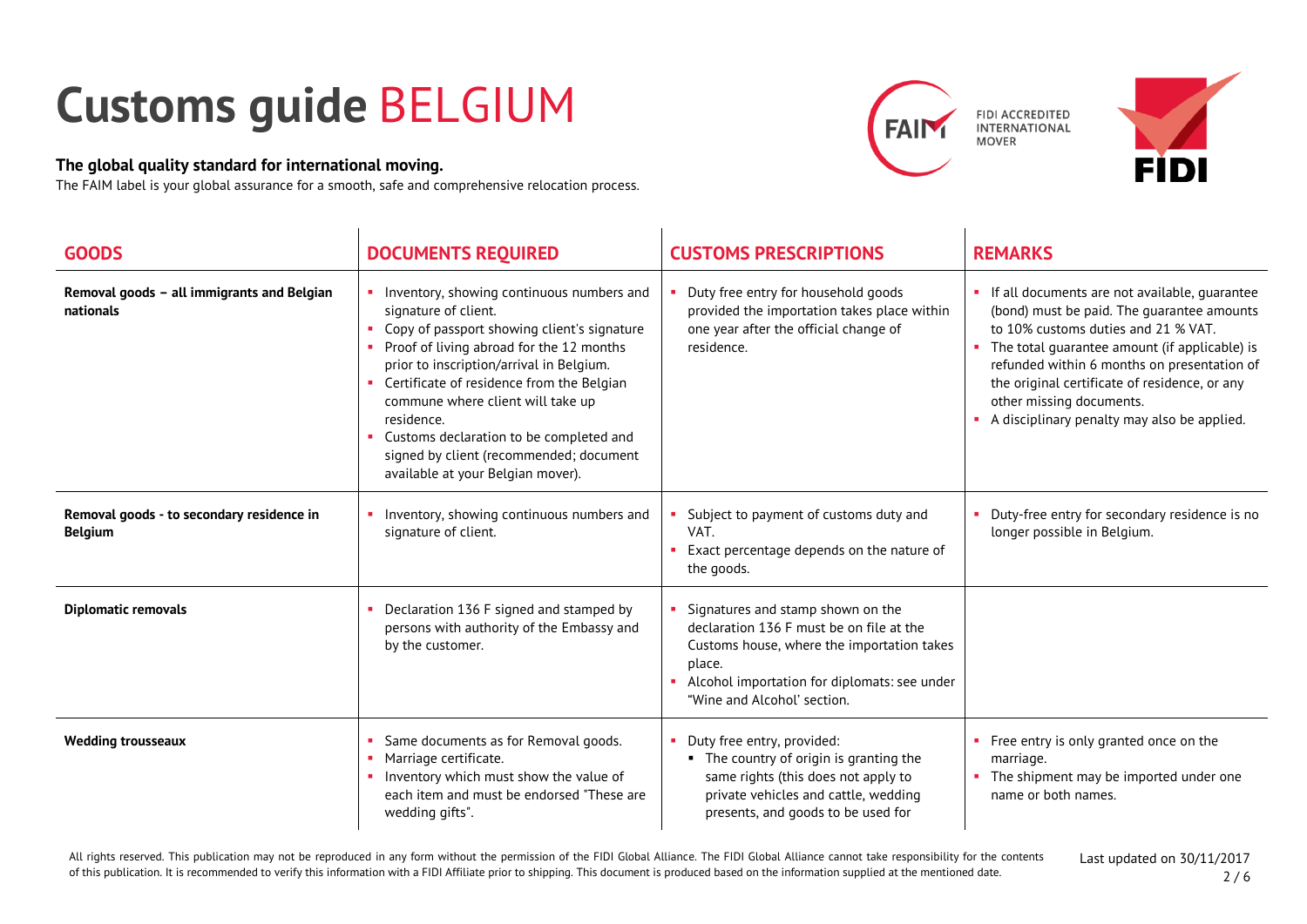| <b>GOODS</b>                      | <b>DOCUMENTS REQUIRED</b>                                                                                                                                                                                                                                                                                                                                                                                                                                                       | <b>CUSTOMS PRESCRIPTIONS</b>                                                                                                                                                                                                                                                                                                                                                                                                                                                                  | <b>REMARKS</b>                                                                                                                                                                                                                                                                                                                                                                                                                                                                                                                                                                                                                                                                                                                                                           |
|-----------------------------------|---------------------------------------------------------------------------------------------------------------------------------------------------------------------------------------------------------------------------------------------------------------------------------------------------------------------------------------------------------------------------------------------------------------------------------------------------------------------------------|-----------------------------------------------------------------------------------------------------------------------------------------------------------------------------------------------------------------------------------------------------------------------------------------------------------------------------------------------------------------------------------------------------------------------------------------------------------------------------------------------|--------------------------------------------------------------------------------------------------------------------------------------------------------------------------------------------------------------------------------------------------------------------------------------------------------------------------------------------------------------------------------------------------------------------------------------------------------------------------------------------------------------------------------------------------------------------------------------------------------------------------------------------------------------------------------------------------------------------------------------------------------------------------|
|                                   |                                                                                                                                                                                                                                                                                                                                                                                                                                                                                 | commercial purposes).<br>• The importation is made 2 months before<br>and within 4 months after.<br>• The goods correspond in nature and<br>quantity to the social standing of the<br>party concerned.<br>No items' value may exceed $11.155 \in$ .<br>• Goods are manifestly part of their<br>household effects.<br>• No liquor or alcohol may be included.                                                                                                                                  |                                                                                                                                                                                                                                                                                                                                                                                                                                                                                                                                                                                                                                                                                                                                                                          |
| Inheritance                       | Application form for duty free entry.<br>Inventory in duplicate (must be signed).<br>Certificate from the Town Hall of his place<br>of residence or identity document issued<br>prior to the death (evidencing that the heir<br>is an inhabitant of the Belgo-Luxemburg-<br>Economic-Union).<br>• Certificate that he is an heir, by means of an<br>attestation from a notary or certified copy or<br>extract of the declaration of succession.<br>Certified death certificate. | Duty free entry, provided:<br>• The goods are used.<br>• The beneficiary of the exemption has his<br>principal residence in the Belgo-<br>Luxemburg-Economic-Union.<br>• The importation takes place within 6<br>months of the date on which the goods<br>were at the disposal of the heir.<br>The exemption does not apply to goods to<br>be used for commercial purposes, such as<br>commercial vehicle, raw, semi-finished and<br>finished products, cattle and agricultural<br>equipment. | • The date on which the goods are at the<br>disposal of the heirs can be different :<br>• Date of the death.<br>Date of solution of disputes.<br>• Date of the consignation of payment of<br>the death duties.<br>• Date of issue of the export permit,<br>provided that, as regards the last 3 dates,<br>the party concerned has not adjourned<br>these due to negligence or fault.<br>Objects, which for humanitarian reasons and<br>with the consent of the heirs remain in use<br>by the surviving spouse can be imported<br>within 6 months of the date on which the<br>objects were placed at the disposal of the<br>heirs.<br>The same tolerance applies to objects left at<br>the disposal of the person surviving a close<br>relationship he or she lived with. |
| New furniture and household goods | • Original purchase certificates.                                                                                                                                                                                                                                                                                                                                                                                                                                               | Subject to payment of customs duty and<br>VAT.                                                                                                                                                                                                                                                                                                                                                                                                                                                | Exact percentage depends on the nature of<br>the goods.                                                                                                                                                                                                                                                                                                                                                                                                                                                                                                                                                                                                                                                                                                                  |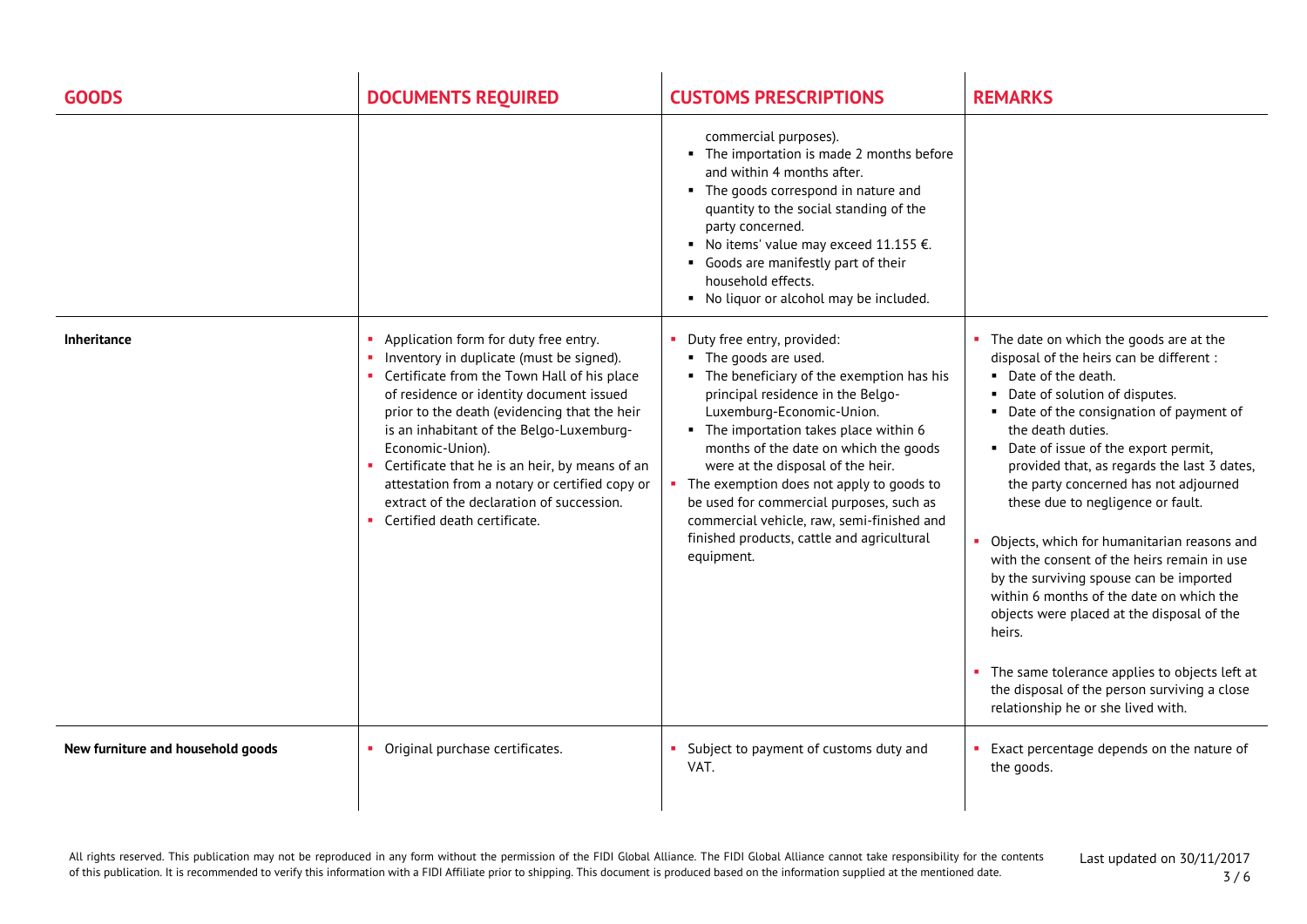| <b>GOODS</b>                                       | <b>DOCUMENTS REQUIRED</b>                                                                                                                                                                                                                                                                                                                                                                                                                                                                                                                                                                                                                                                                                                | <b>CUSTOMS PRESCRIPTIONS</b>                                                                                                                                                                                                                                                         | <b>REMARKS</b>                                                                                                                                                                                                                                                                                                                                                                                                                                                                                         |
|----------------------------------------------------|--------------------------------------------------------------------------------------------------------------------------------------------------------------------------------------------------------------------------------------------------------------------------------------------------------------------------------------------------------------------------------------------------------------------------------------------------------------------------------------------------------------------------------------------------------------------------------------------------------------------------------------------------------------------------------------------------------------------------|--------------------------------------------------------------------------------------------------------------------------------------------------------------------------------------------------------------------------------------------------------------------------------------|--------------------------------------------------------------------------------------------------------------------------------------------------------------------------------------------------------------------------------------------------------------------------------------------------------------------------------------------------------------------------------------------------------------------------------------------------------------------------------------------------------|
| <b>Precious metal objects</b>                      |                                                                                                                                                                                                                                                                                                                                                                                                                                                                                                                                                                                                                                                                                                                          | • Duty free entry if:<br>• Goods are manifestly part of their<br>household effects.<br>• Goods correspond in nature and quantity<br>to the social standing of the party<br>concerned.                                                                                                | Silverware is subject to the same conditions<br>as removal goods.                                                                                                                                                                                                                                                                                                                                                                                                                                      |
| Motor vehicles - Motor cars                        | Copy of passport showing client' signature.<br>• Motorcars must be shown on the inventory,<br>with mark, chassis number, motor number<br>and type and colour of the coachwork.<br>• An insurance document valid for 6 months<br>prior to the car's importation.<br>• Original certificate of title.<br>Belgian or European insurance document<br>Purchase invoice (Sales contract).<br>• Certificate of residence from the Belgian<br>commune where client will take up<br>residence.<br>• Official proof of living abroad for the 12<br>months prior to arrival/inscription in<br>Belgium.<br>• Customs declaration to be completed and<br>signed by client (recommended: document<br>available at your Belgian mover). | Duty free entry provided:<br>• Car has a minimum mileage of 6000 km<br>and,<br>• The owners have had the car in their own<br>use and possession for at least 6 months<br>before the change of residence and,<br>• The taxes (sales tax or V.A.T.) were paid<br>in country of origin. | Customer must also be importing removal<br>goods in order to get a VAT and duty free<br>import.<br>If possible, licence plates need to be kept on<br>the car to avoid problems, and to allow<br>driving on Belgian roads pending final<br>naturalization of the car.<br>Important note:<br>Belgium requires EURO 4 emission norm as<br>a minimum, in order for vehicles to be<br>registered and allowed on the Belgian roads.<br>Get advice from your destination agent<br>before shipping to Belgium. |
| Motor vehicles - others (caravans, trailers, etc.) | Customs form (Benelux 4 certificate issued<br>against deposit of triptyque or carnet):<br>If the trailer, semi-trailer or caravan is not<br>imported under the conditions shown in<br>the column" Customs Prescriptions".<br>• If imported with another means of<br>transport (e.g.: trailers, which arrived per<br>ship and continue their journey per road,<br>after having been attached to a tractor<br>vehicle, registered in Belgium or in the<br>Grand Duchy of Luxembourg).                                                                                                                                                                                                                                      | • Duty free entry for trailers, provided:<br>• The trailer is drawn at the time of<br>importation by a motor-road-vehicle<br>registered abroad.<br>• The trailer, if not registered abroad,<br>shows visible traces of use.                                                          |                                                                                                                                                                                                                                                                                                                                                                                                                                                                                                        |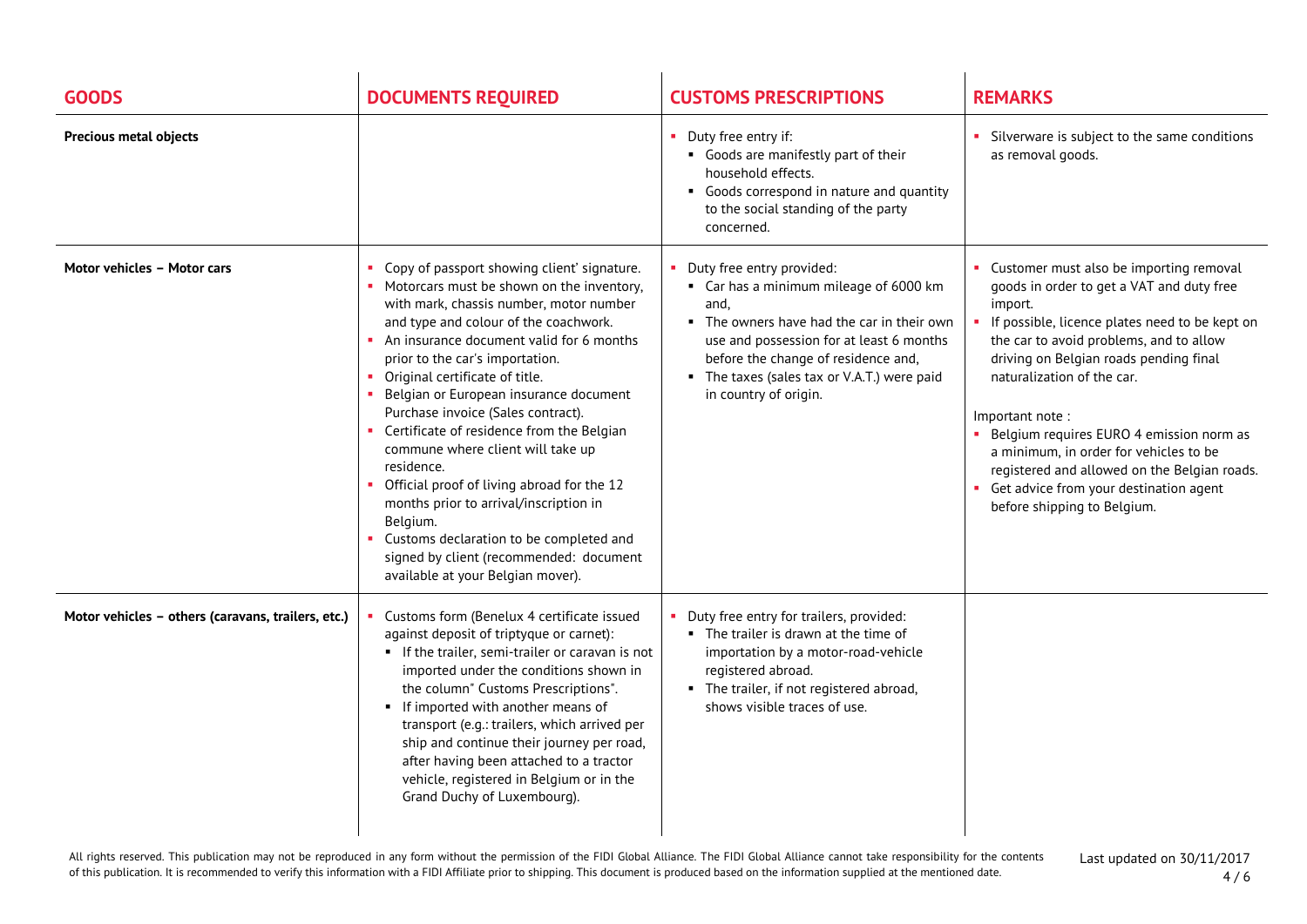| <b>GOODS</b>                       | <b>DOCUMENTS REQUIRED</b>                                                                                                                                                                                                      | <b>CUSTOMS PRESCRIPTIONS</b>                                                                                                                                                                                                                                            | <b>REMARKS</b>                                                                                                                                                                                                                             |
|------------------------------------|--------------------------------------------------------------------------------------------------------------------------------------------------------------------------------------------------------------------------------|-------------------------------------------------------------------------------------------------------------------------------------------------------------------------------------------------------------------------------------------------------------------------|--------------------------------------------------------------------------------------------------------------------------------------------------------------------------------------------------------------------------------------------|
| Machines, appliances and equipment |                                                                                                                                                                                                                                | • Duty free entry (with some restrictions).                                                                                                                                                                                                                             | • Duty free entry if goods are manifestly part<br>of their household effects.<br>The goods correspond in nature and<br>$\mathbf{H}$ .<br>quantity to the social standing of the party<br>concerned.                                        |
| <b>Firearms</b>                    | Shooting licence.<br>Name, number and calibre of the firearms<br>must figure on the inventory.<br>• Some firearms must be registered with the<br>local Police department and registration of<br>certificate/licence is needed. |                                                                                                                                                                                                                                                                         | • Firearms must be loaded in a way that they<br>can be easily taken out of the removal<br>shipment during Customs inspection.<br>Do not ship any firearms unless specifically<br>approved by the Belgian authorities prior to<br>shipping. |
| <b>Plants</b>                      | Phytosanitary certificate (issued by the<br>Ministry of Agriculture of the country of<br>origin).                                                                                                                              |                                                                                                                                                                                                                                                                         | Same applies for vegetable products.<br>a.                                                                                                                                                                                                 |
| <b>Domestic animals</b>            | Certificate of vaccination (vaccination<br>a.<br>against rabies).                                                                                                                                                              | • Importation granted.                                                                                                                                                                                                                                                  | The certificate must be dated at least 30<br>×.<br>days before the entry into Belgium but<br>cannot be older than 1 year.                                                                                                                  |
| <b>Presents &amp; souvenirs</b>    |                                                                                                                                                                                                                                | Subject to payment of customs duties.                                                                                                                                                                                                                                   |                                                                                                                                                                                                                                            |
| Alcohol                            | Detailed inventory list.<br>For diplomats: separate 136F for wine and<br>alcohol.                                                                                                                                              | For non-diplomats:<br>• Subject to payment of taxes and duties.<br>• For diplomats:<br>• Exemption from payment of taxes and<br>duties, limited to an annual quota agreed<br>by the local Ministry of Foreign Affairs<br>and the respective embassies in the<br>country |                                                                                                                                                                                                                                            |